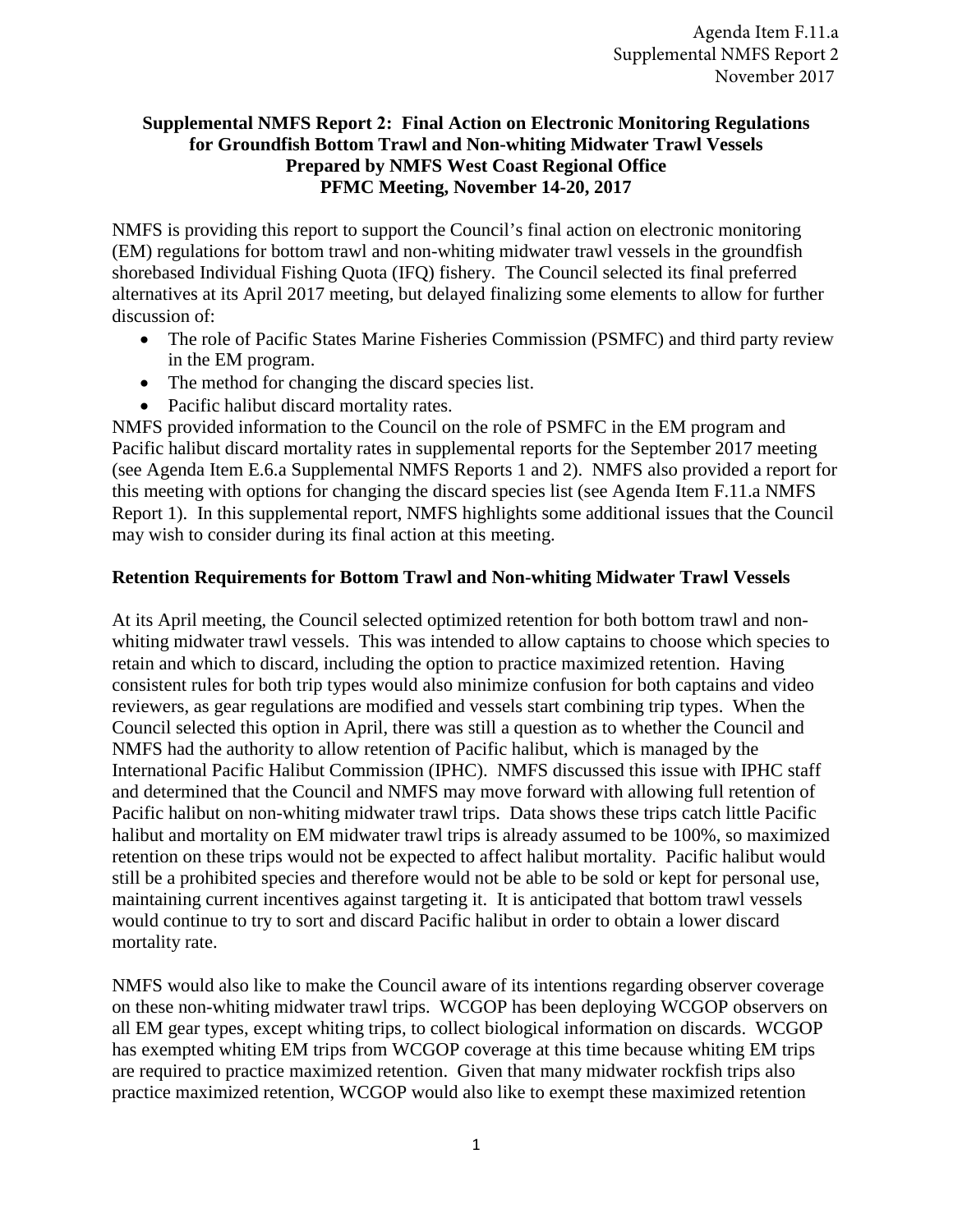trips from WCGOP coverage to prioritize resources for other fisheries. However, because maximized retention is optional, not required, for non-whiting midwater trawl and combined midwater/bottom trawl trips, we do not want to blanket exempt these trips for fear of missing some optimized retention trips. Therefore, NMFS plans to continue to require bottom trawl and non-whiting midwater trawl vessels to notify WCGOP before each EM trip. The captain will be asked to declare their intention to use optimized retention or maximized retention on the trip, and WCGOP can then exempt individual maximized retention trips from WCGOP coverage. This will allow WCGOP to prioritize observer coverage while maintaining flexibility in retention rules for the EM vessels.

### **Whiting Unmarketable Fish**

NMFS has observed an increase in the number of large discard events by whiting EM vessels this year compared to previous years in the EM EFP (see Table 1).

| <b>Mothership Catcher Vessels:</b> |         |       |                |                |                       |  |  |
|------------------------------------|---------|-------|----------------|----------------|-----------------------|--|--|
|                                    |         |       | Discard Events | Discard Events | <b>Total Discards</b> |  |  |
| Year                               | Vessels | Hauls | >10K           | >25K           | (pounds)              |  |  |
| 2015                               |         | 456   |                |                | 332,059               |  |  |
| 2016                               | 15      | 1460  |                |                | 711,431               |  |  |
| 2017                               |         | 809   |                |                | 969,851               |  |  |

**Table 1. Large discards on whiting EM trips** 

#### **Shoreside Hake:**

|      |        |       | Discard Events | Discard Events | <b>Total Discards</b> |
|------|--------|-------|----------------|----------------|-----------------------|
| Year | essels | Hauls | >10K           | >25K           | (pounds)              |
| 2015 |        | .277  |                |                | 172,920               |
| 2016 | 20     | 1435  | ∣ ဂ            |                | 710,838               |
| 2017 | つつ     | 1952  |                |                | 3,501,073             |

Entire codends of catch are being discarded and some captains have denoted the reason as "small fish" or "unmarketable" in their logbook. Recall, whiting EM vessels are required to retain all catch, with only the following exceptions:

- a. Mutilated fish. Mutilated fish removed from the deck and fishing gear during cleaning may be discarded per the Vessel Monitoring Plan (VMP).
- b. Large marine organisms. Large individual marine organisms, defined as all marine mammals, sea turtles, and seabirds, and fish species longer than 6 feet (1.8) meters) in length, may be discarded per the VMP.
- c. Unavoidable discard. An unavoidable discard of catch is the result of an event that is beyond the control of the vessel operator or crew. This includes events such as safety issues or mechanical failures. The estimated weight, reason for the discard, and location of the tow must be recorded in the logbook.
- d. Debris. Trash, mud, rocks, and other inorganic debris may be discarded at sea per the VMP.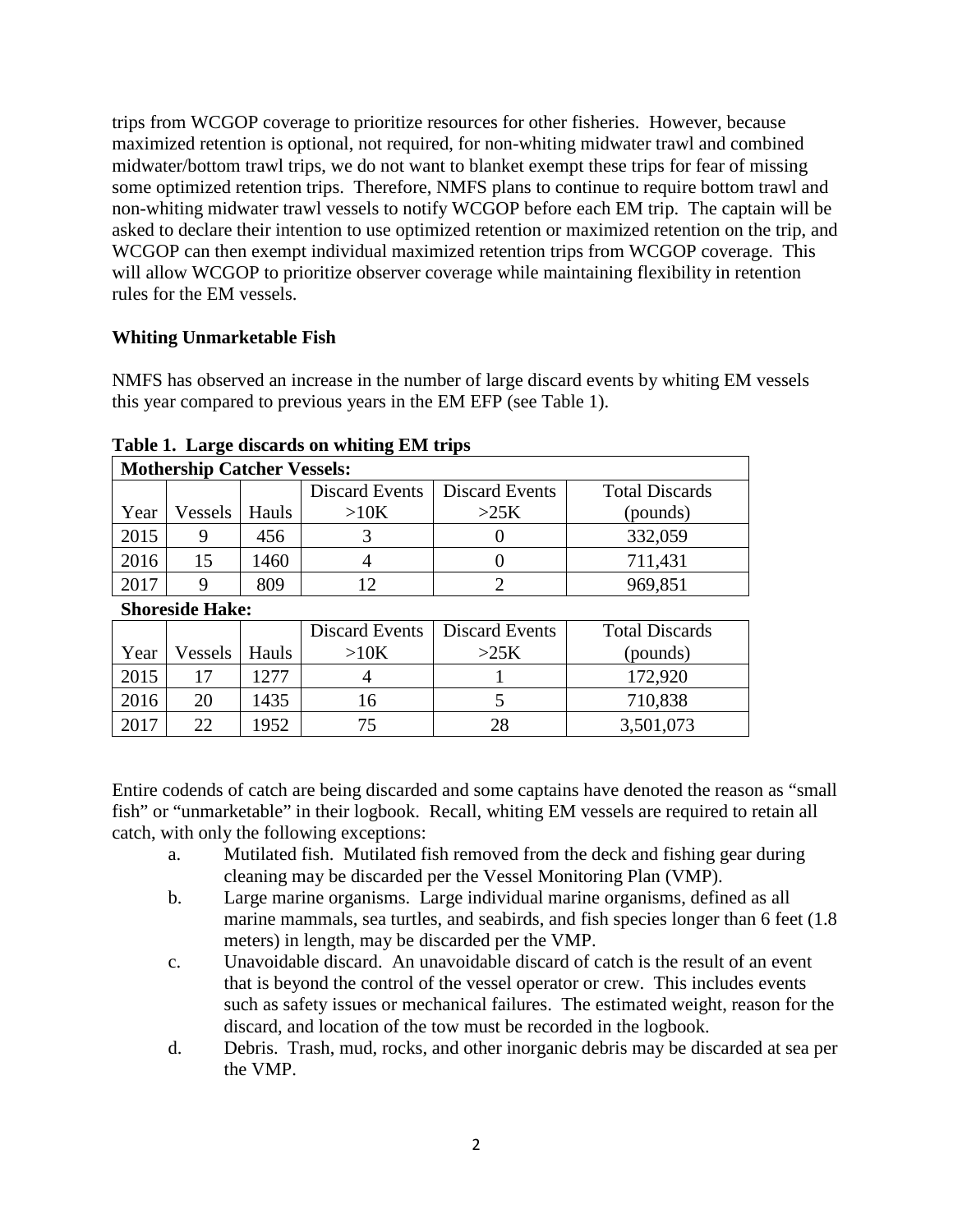Discard that results when more catch is taken than is necessary to fill the hold is considered to be within the control of the vessel operator and is prohibited. Discard of catch from a tow to determine species composition (a.k.a. "test tow") is also prohibited.

Under this definition of maximized retention, discards of tows for marketability reasons are not allowed and must be retained on EM vessels. Non-EM vessels that carry observers may discard unmarketable catch provided that is has been sampled by the observer before discarding. Since video reviewers cannot identify whiting discards to species, the EM EFP and proposed EM regulations require all catch to be retained, with few exceptions, to ensure comparable data quality to observed trips. All discards on whiting EM trips are estimated as a total weight and then species composition is extrapolated from the landed catch. EM vessels may be discarding unmarketable catch because it may not be practical to retain such large volumes of unmarketable fish that would take up valuable tank or deck space and would have to be disposed of at the dock or by the mothership. However, this practice would pose some issues for EM boats. For example, it is not possible for the video reviewer to verify the reason for the discard or the species composition of the discard, so allowing selective discarding only for marketability reasons would be difficult to enforce. Also, increasing the amount of discards on whiting trips increases the proportion of catch for which the species composition is unverified. **NMFS is seeking clarification from the Council whether an exception from the maximized retention requirement should be allowed on whiting trips for small or unmarketable fish?**

# **Implementation Plan**

At its September 2017 meeting, the Council requested that NMFS provide a report at this November meeting describing the steps remaining to fully implement the EM program and transition the program to third party video review. Below is a list and general timeline for the tasks NMFS expects to complete to transition the EM program to regulations and third party review between now and 2020.

| January 2018 | Finalize whiting and fixed gear regulations                                                                          |  |  |  |  |
|--------------|----------------------------------------------------------------------------------------------------------------------|--|--|--|--|
|              | o Update EM Program Guidelines, if needed                                                                            |  |  |  |  |
|              | Roll-out drive report database and integration with vessel account<br>$\bullet$                                      |  |  |  |  |
|              | system (VAS)<br>Update correction letter process (aka "management response") to<br>$\bullet$<br>incorporate database |  |  |  |  |
|              |                                                                                                                      |  |  |  |  |
|              |                                                                                                                      |  |  |  |  |
|              | Roll-out EM updates to permits database                                                                              |  |  |  |  |
|              | Update Permits Branch SOPs with EM Program procedures<br>$\bullet$                                                   |  |  |  |  |
|              | Permitting and VMP review and approval processes<br>$\circ$                                                          |  |  |  |  |
|              | Logbook and video review procedures<br>$\circ$                                                                       |  |  |  |  |
|              | VAS business rules<br>$\Omega$                                                                                       |  |  |  |  |
|              | Correction process<br>$\circ$                                                                                        |  |  |  |  |
|              | Data QA/QC procedures<br>$\circ$                                                                                     |  |  |  |  |
|              | Filing and record retention procedures<br>O                                                                          |  |  |  |  |
|              | Confidentiality and data access policies and procedures<br>O                                                         |  |  |  |  |
|              |                                                                                                                      |  |  |  |  |